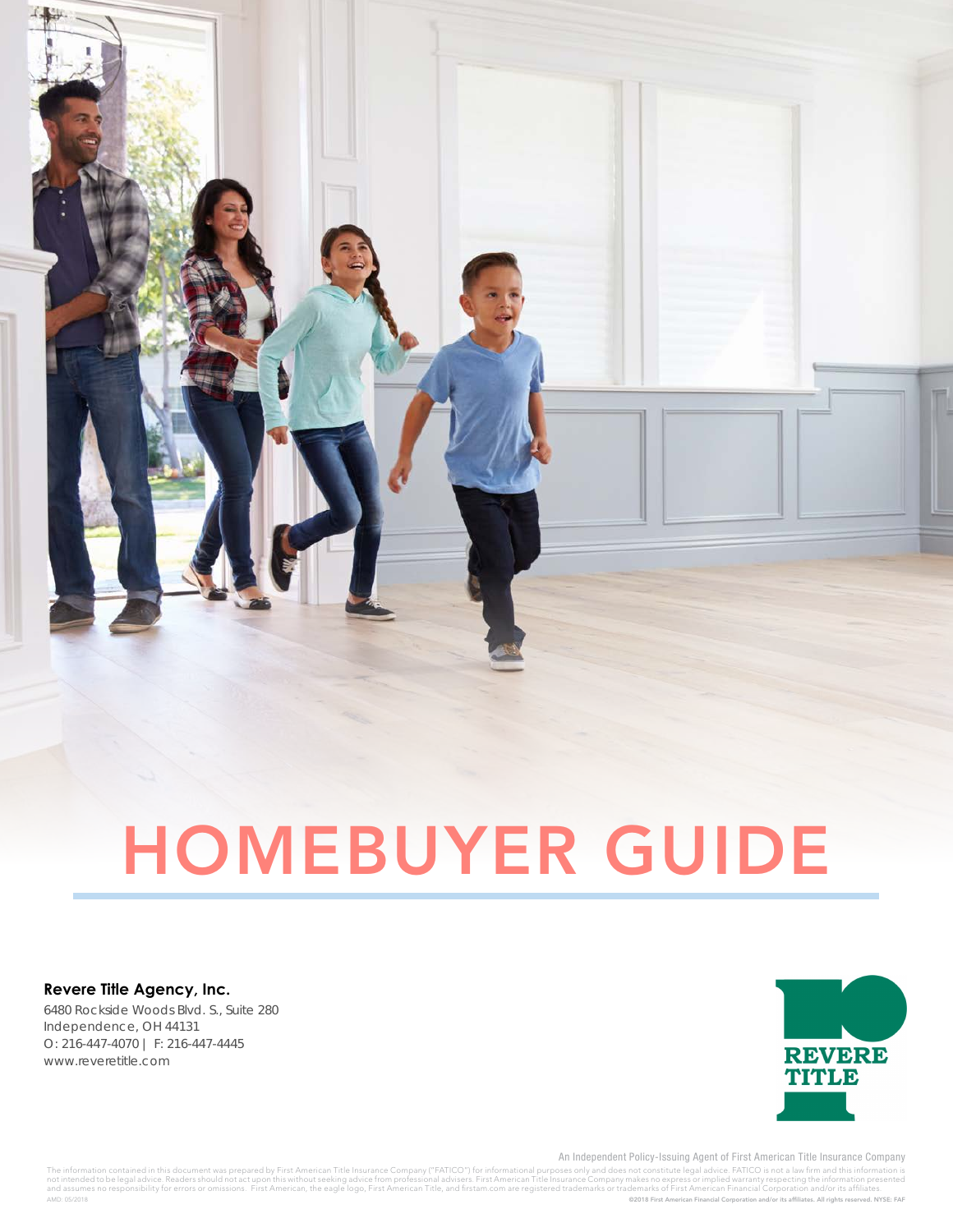# Table of CONTENTS

| <b>QUICK REFERENCE</b>                                  | 3              |
|---------------------------------------------------------|----------------|
| <b>RENT OR BUY  YOU DECIDE</b>                          | 4              |
| <b>LOAN APPLICATION PREPARATION</b>                     | $\overline{4}$ |
| HOW MUCH HOME CAN YOU AFFORD                            | 5              |
| <b>OBTAINING A NEW LOAN</b>                             | 6              |
| PROTECT YOUR INFORMATION                                | 6              |
| KEY PROFESSIONALS INVOLVED IN A REAL ESTATE TRANSACTION | $\overline{7}$ |
| <b>HOME COMPARISON CHART</b>                            | 8              |
| <b>WHAT IS TITLE INSURANCE</b>                          | 9              |
| <b>COMMON TITLE PROBLEMS</b>                            | 10             |
| <b>WHAT IS ESCROW</b>                                   | 11             |
| <b>MAIL-AWAY CLOSING TIPS</b>                           | 11             |
| WHAT TO AVOID DURING THE CLOSING PROCESS                | 12             |
| <b>CLOSING DAY</b>                                      | 13             |
| <b>MOVING CHECKLIST</b>                                 | 14             |
| <b>TIPS FOR MOVING WITH PETS</b>                        | 14             |
| <b>WHAT HAPPENS AFTER CLOSING</b>                       | 15             |
| <b>TERMS TO KNOW</b>                                    | 16             |

Homebuyer Guide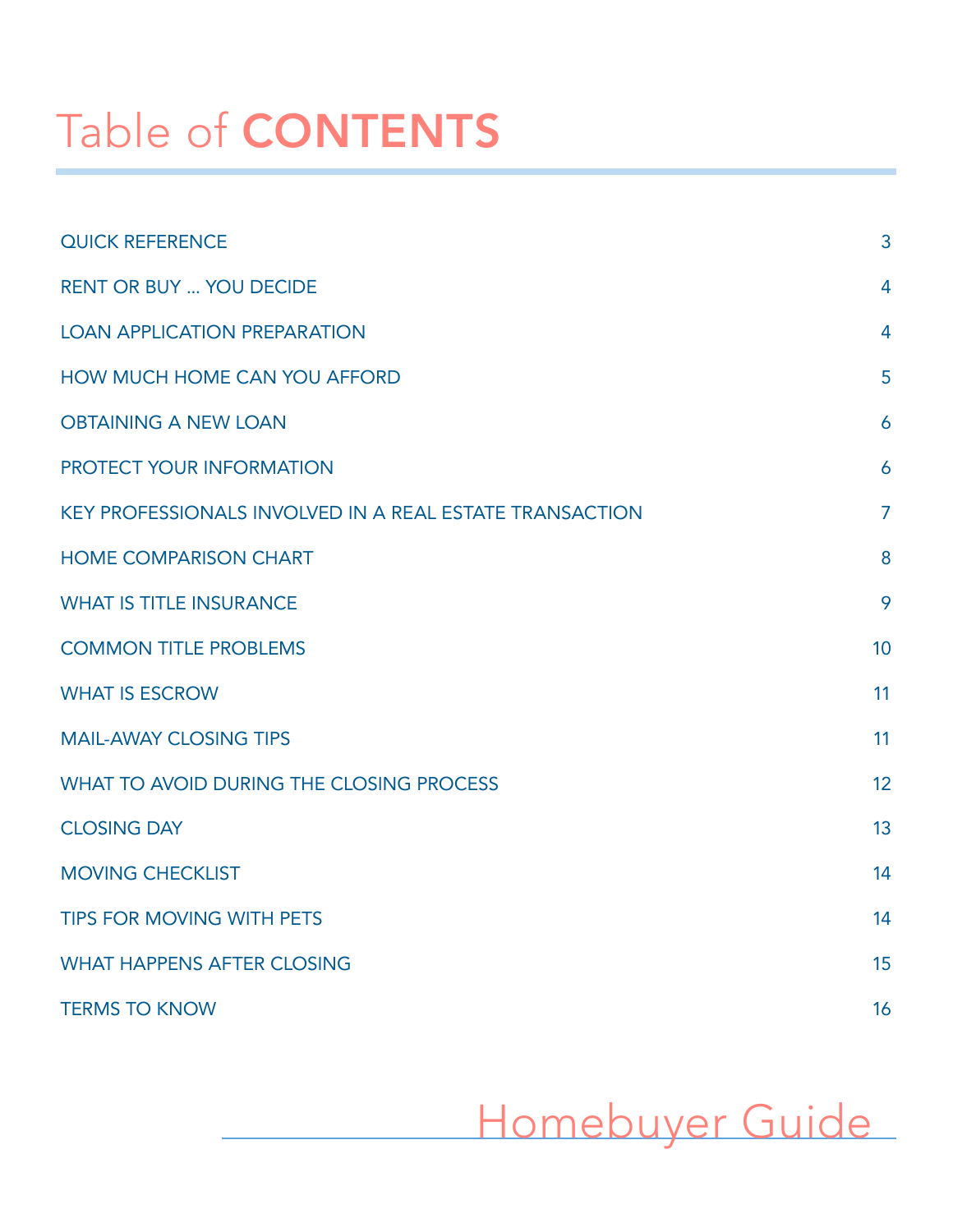# Quick REFERENCE

| Escrow #           |  |
|--------------------|--|
| <b>New Address</b> |  |
| City/State/Zip     |  |

*Complete the following information as it becomes available.* 

| <b>REAL ESTATE AGENT</b> | <b>CLOSING AGENT OR ATTORNEY</b> |
|--------------------------|----------------------------------|
| Name                     | Name                             |
| <b>Team Members</b>      | Phone #                          |
| Company                  | Fax#                             |
| Address                  | Email                            |
| City/State/Zip           |                                  |
| Phone #                  | Assistant                        |
|                          | Phone #                          |
| Cell #                   | Email                            |
| Fax #                    |                                  |
| Email                    | Address                          |
| Website                  | City/State/Zip                   |

| <b>SERVICE</b>  | <b>COMPANY</b> | <b>PHONE #</b> | <b>ACCOUNT #</b> | <b>ACTIVATION DATE</b> |
|-----------------|----------------|----------------|------------------|------------------------|
| Internet        |                |                |                  |                        |
| Cable/Satellite |                |                |                  |                        |
| Gas             |                |                |                  |                        |
| Electric        |                |                |                  |                        |

| <b>HOME INSURANCE</b> |  |
|-----------------------|--|
| Current Agent         |  |
| Phone #               |  |
| Policy #              |  |
| <b>END</b> Date       |  |

| New Agent         |  |
|-------------------|--|
| l Phone #         |  |
| Policy #          |  |
| <b>START</b> Date |  |

| Home Warranty |  |
|---------------|--|
| Plan #        |  |
| Policy #      |  |

| <b>PHONE SERVICE</b>   |  |
|------------------------|--|
| Company                |  |
| Phone #                |  |
| Account #              |  |
| New Phone #            |  |
| <b>Activation Date</b> |  |

# **NOTES**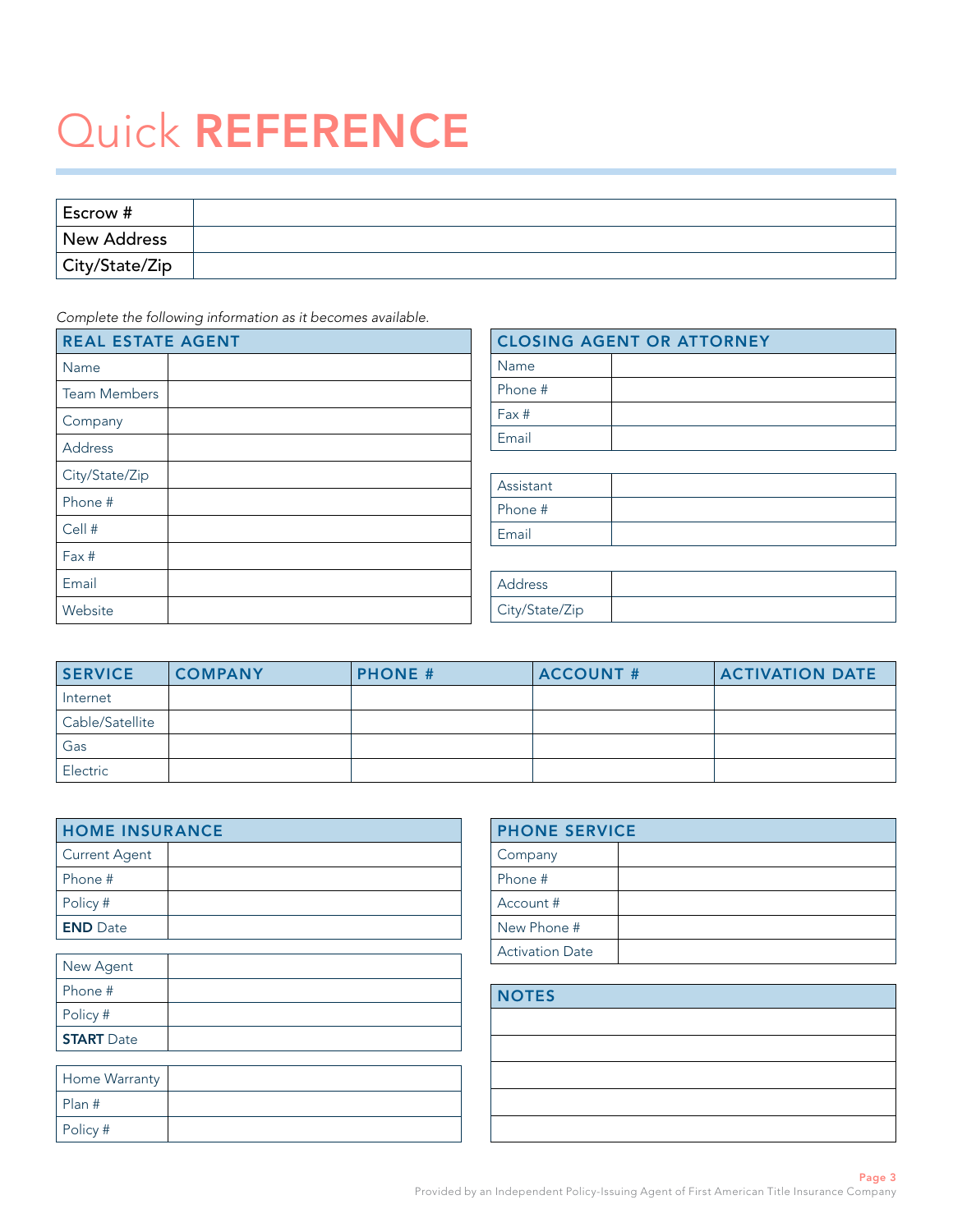# Rent or Buy ... YOU DECIDE

Not sure if you should buy a home? The rent you pay could build equity in your own real estate. Do you realize how much you pay in rent over a period of years? The chart below gives you a total picture of what is happening to your money. The rent you pay adds up to a sizeable sum.

| <b>RENT</b> | <b>1 YR</b> | 3 YRS    | 5 YRS     | <b>10 YRS</b> | <b>15 YRS</b> | <b>RETURN</b> |
|-------------|-------------|----------|-----------|---------------|---------------|---------------|
| \$800       | \$9,600     | \$28,800 | \$48,000  | \$96,000      | \$144,000     | \$0           |
| \$900       | \$10,800    | \$32,400 | \$54,000  | \$108,000     | \$162,000     | \$0           |
| \$1,000     | \$12,000    | \$36,000 | \$60,000  | \$120,000     | \$180,000     | \$0           |
| \$2,000     | \$24,000    | \$72,000 | \$120,000 | \$240,000     | \$360,000     | \$0           |
| \$2,500     | \$30,000    | \$90,000 | \$150,000 | \$300,000     | \$450,000     | \$0           |

# Rent

- 1 No interest-payment deductions
- **2** Rental amount may increase at any time
- 3 Landlord approval needed for any changes
- 4 No capitalization; your money disappears forever
- 5 Rental is temporary and often subject to a 30-day notice

# Buy

- 1 Mortgage interest may be tax deductable
- 2 Decorate and make changes, without prior approval
- 3 The value of your property may increase in time
- **4** Your house will become a home, not a temporary living situation; you are not at the mercy of a landlord

# LOAN APPLICATION Preparation

# BE PREPARED TO PROVIDE THE FOLLOWING TO YOUR LOAN OFFICER (AS APPLICABLE)

- $\checkmark$  Addresses of residences (2 Years)
- $\checkmark$  Social Security Number
- $\sqrt{ }$  Driver's License or other valid ID
- $\checkmark$  Employer names/addresses (2 Years)
- $\checkmark$  Two recent pay stubs
- $\checkmark$  Federal tax returns (2 Years)
- $\checkmark$  W-2s (2 Years)
- $\checkmark$  Bank statements
- $\checkmark$  Loans/Credit Cards: Names, addresses, account numbers, and payment amounts
- $\checkmark$  Addresses and values of other real estate owned
- $\checkmark$  Funds to pay for credit report and appraisal
- $\checkmark$  Value of personal property Your best estimate of the value of all your personal property (autos, boats, furniture, jewelry, television, electronics, etc.)
- $\checkmark$  For a VA loan: Certificate of Eligibility or DD 214s
- $\checkmark$  Divorce decree, if applicable
- $\checkmark$  Letters of Explanation regarding credit inquires or special circumstances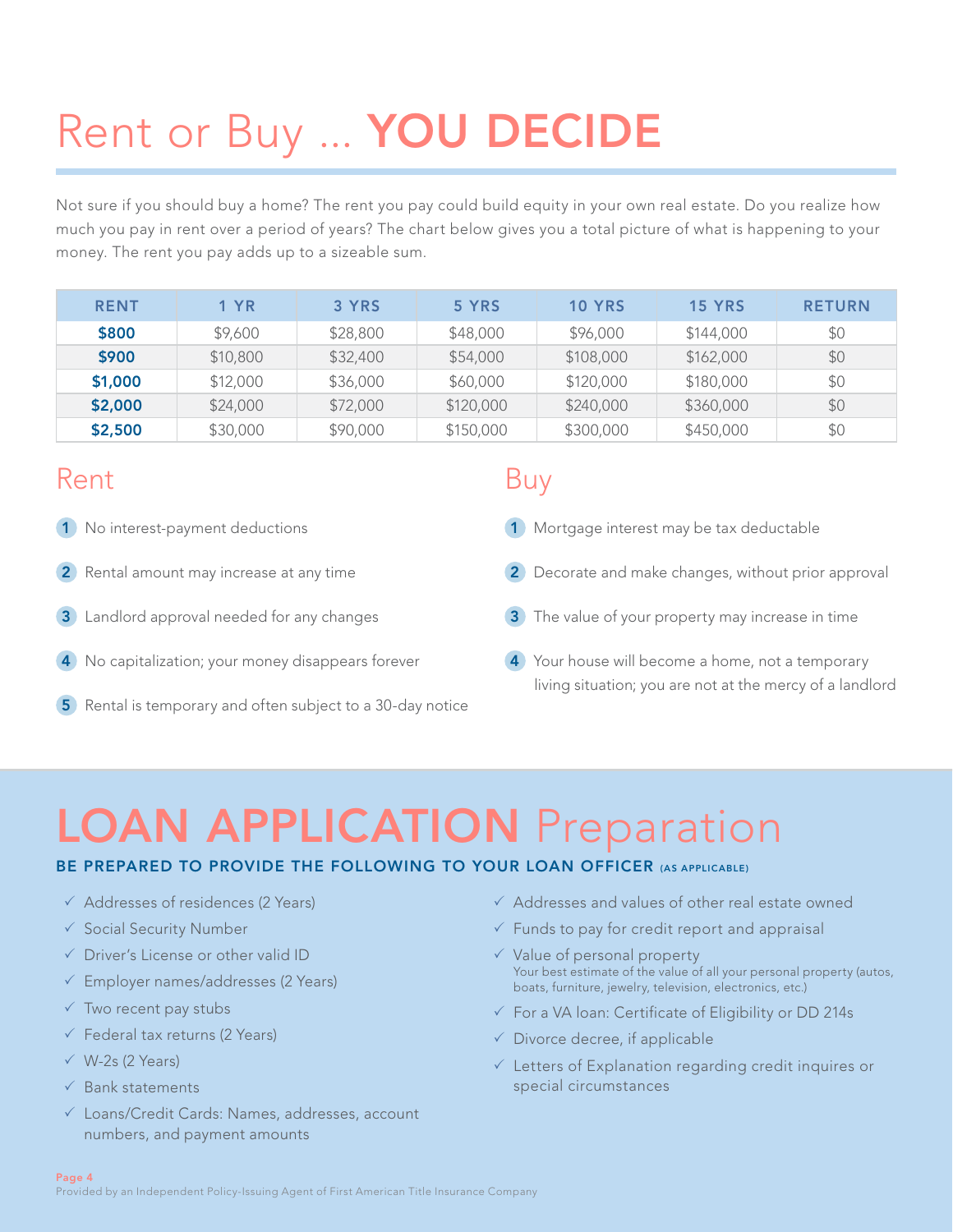# How Much Home CAN YOU AFFORD

Lenders abide by certain ratios when calculating the loan amount their customers can qualify for and the ratios vary by lender and loan program. Contact your loan officer to determine more accurately what price range you should consider. Many use 28% of your gross monthly income as the maximum allowed for your mortgage payment (principal/interest/taxes/insurance or PITI); for your total monthly debt, the ratio may be 36%. Total monthly expenses means PITI plus long-term debt (such as auto loans) and revolving/credit-card debt. Do not include other expenses such as groceries, utilities, clothing, tuition, etc., to calculate this ratio.

| <b>LOAN</b> | 3.50% | 3.75% | 4%    | 4.25% | 4.50% | 4.75% | 5%    | 5.25% |
|-------------|-------|-------|-------|-------|-------|-------|-------|-------|
| \$80,000    | 359   | 370   | 382   | 394   | 405   | 417   | 429   | 442   |
| \$100,000   | 449   | 463   | 477   | 492   | 507   | 522   | 537   | 552   |
| \$120,000   | 539   | 556   | 573   | 590   | 608   | 626   | 644   | 663   |
| \$140,000   | 629   | 648   | 668   | 689   | 709   | 730   | 752   | 773   |
| \$160,000   | 718   | 741   | 764   | 787   | 811   | 835   | 859   | 884   |
| \$180,000   | 808   | 834   | 859   | 885   | 912   | 939   | 966   | 994   |
| \$200,000   | 898   | 926   | 955   | 984   | 1,013 | 1,043 | 1,074 | 1,104 |
| \$220,000   | 988   | 1,019 | 1,050 | 1,082 | 1,115 | 1,148 | 1,181 | 1,215 |
| \$240,000   | 1,078 | 1,111 | 1,146 | 1,181 | 1,216 | 1,252 | 1,288 | 1,325 |
| \$260,000   | 1,168 | 1,204 | 1,241 | 1,279 | 1.317 | 1,356 | 1,396 | 1,436 |
| \$280,000   | 1,257 | 1,297 | 1,337 | 1.377 | 1,419 | 1,461 | 1,503 | 1,546 |
| \$300,000   | 1,347 | 1,389 | 1,432 | 1,476 | 1,520 | 1,565 | 1,610 | 1,657 |

# SAMPLE MORTGAGE PAYMENT\*

*\*This formula is only a guide and not to be construed as actual lending calculations.*

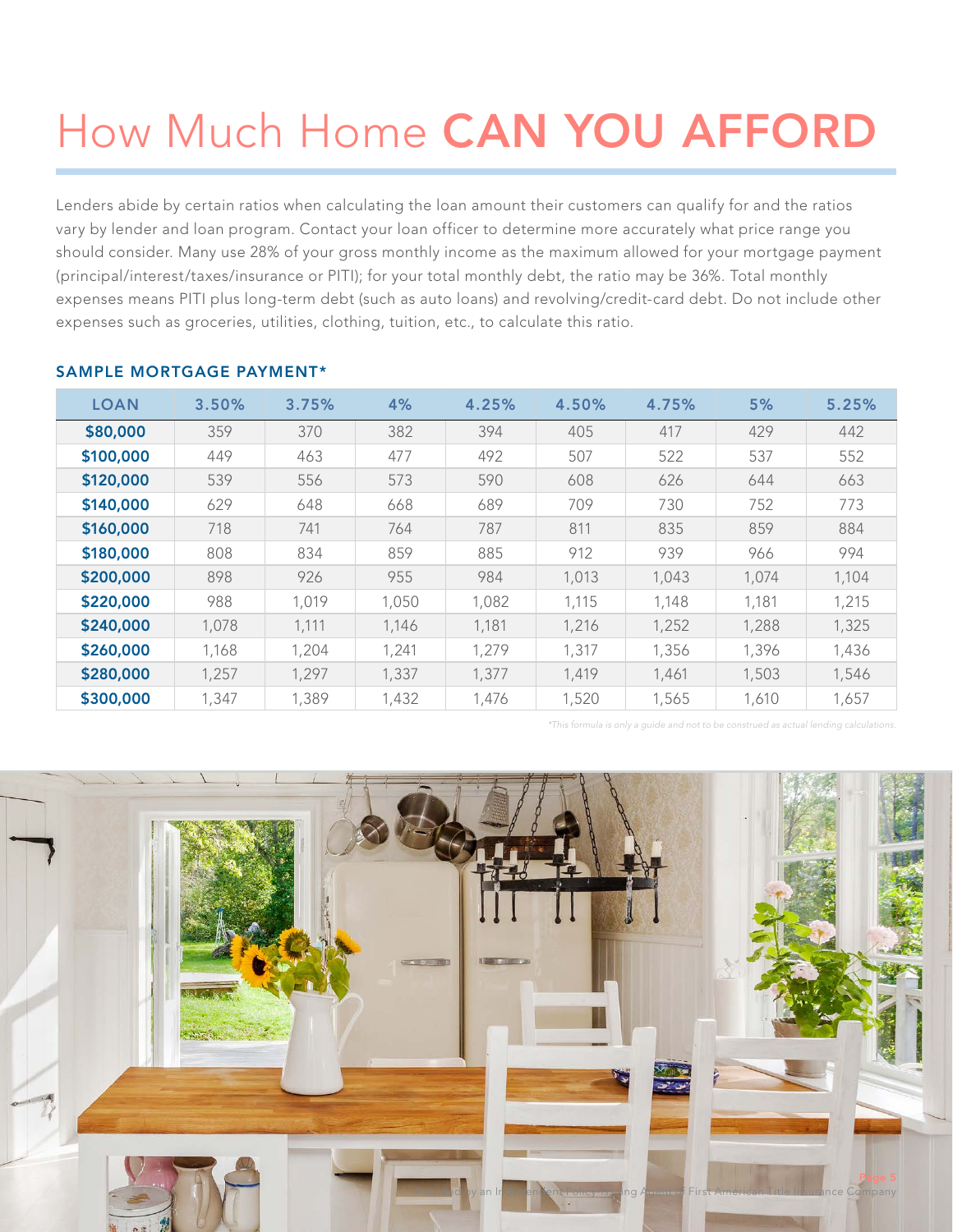# Obtaining a NEW LOAN

# WHEN AND WHERE TO APPLY FOR A LOAN?

There are many sources for home loans including banks, credit unions, mortgage companies, and mortgage brokers. Apply for your loan as soon as possible. In fact, it's probably a good idea to know what you can afford before you begin looking for your new home. It can give you more bargaining power when negotiating with a seller, especially in today's market. A lender can prequalify you for a certain price range and help you avoid disappointment later.

### WHAT IS HAZARD (OR FIRE) INSURANCE? Hazard

insurance covers the dwelling itself and is required by the lender to protect their "risk" in your home. Your lender will explain the necessary hazard insurance coverage. If you are buying a condominium, a master policy should already exist to include your unit – but it does not cover your personal belongings.

## CONTACT YOUR INSURANCE AGENT EARLY in

the buying process, because this coverage must be provided in order for the lender to release loan funds to your settlement/closing agent. Hazard insurance is one of the items frequently postponed until the last minute, which can result in a delay of closing. Order your insurance as soon as your loan is approved; then provide the insurance agent's name and phone number to your settlement/closing agent. Be sure to ask about coverage in your homeowner's policy to insure your personal belongings and to protect against liability for such events as injuries to visitors.

## YOUR LENDER WILL MAIL VERIFICATION

REQUESTS and order an appraisal on the property you are buying. If your lender asks for additional items, make sure to comply promptly in order to avoid possibly delaying loan approval.

# **PROTECT** Your Information

When you buy, sell or refinance a home, you'll be required to submit personal information to your lender and/or settlement or escrow agent. This information may include Social Security numbers, bank account numbers and credit and loan account numbers. Unfortunately, would-be fraudsters sometimes attempt to steal personal information and even money through real estate transactions.

## PROTECT YOURSELF AND REMEMBER TO:

- ! Always carefully examine the email address from which you receive updates on your transaction to ensure it is correct. If an email seems suspicious, notify your real estate and closing/settlement agent immediately.
- ! Call your closing/settlement agent immediately if you receive an email requesting to change the wiring instructions for your transaction.
- **I** Carefully review your personal information on your transaction paperwork to ensure it is correct.
- **E** Communicate or confirm any changes to the transaction with your real estate and closing/ settlement agent over the phone or in person.
- ! Do not provide information about yourself or your transaction to any unknown or unnecessary parties.
- ! Contact your closing/settlement agent or real estate agent if you suspect your email address is being improperly used or if you do not receive funds in a timely fashion.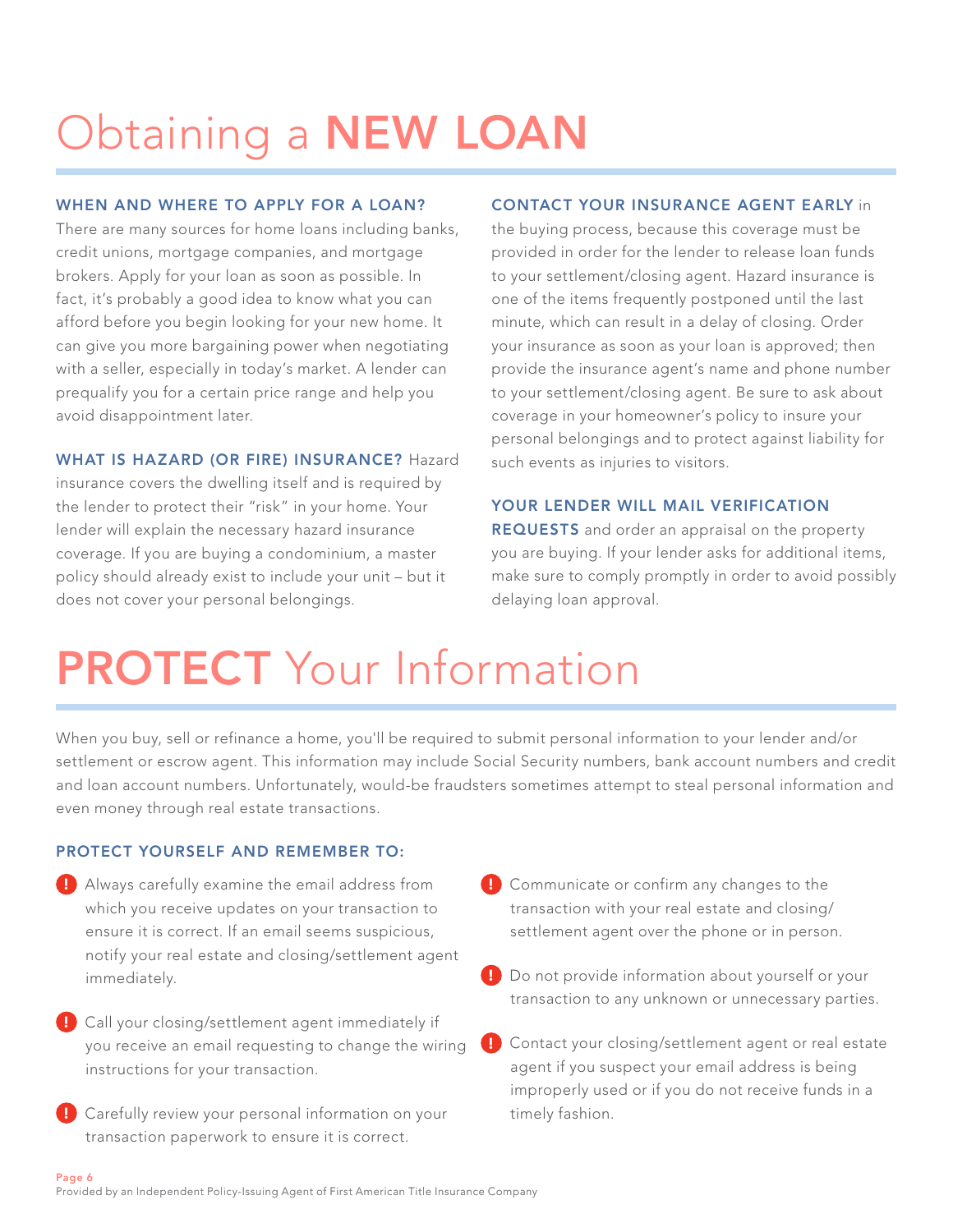# KEY PROFESSIONALS Involved in a Real Estate Transaction

Knowledgeable, customer-focused professionals are available to answer your title and settlement questions. Throughout the purchase process, you may also encounter the following industry specialists who are able to professionally answer questions in their area of expertise.

REAL ESTATE AGENT A real estate agent is licensed by the state to represent parties in the transfer of property.

#### LISTING AGENT

A key role of the listing agent is to form a legal relationship with the homeowner to sell the property and place the property into the local Multiple Listing Service.

# BUYER'S AGENT

Works with the buyer to locate a suitable property and negotiate a successful home purchase.

HOME INSPECTOR Objectively and independently provides a comprehensive analysis of a home's major systems and components.

LOAN OFFICER Bank or other financial institution representative who helps buyers identify their borrowing options and understand the terms of their loan.

APPRAISER Works on behalf of a lender and provides a market analysis of the subject property. An appraiser's finding is subjective and combined with market findings of sold properties within the surrounding neighborhood.

INSURANCE AGENT Helps a homebuyer determine the homeowner's protection coverage needed and then finds the right insurance policy to fit those needs.

REAL ESTATE ATTORNEY Can give advice on all legal aspects of the real estate transaction. Additionally, they are able to draft and review contracts, help decide how to take title and assist with the closing process. In some states, real estate closings can only be conducted by attorneys.

ESCROW/CLOSING OFFICER A non-biased third party who works with all participants to facilitate a successful closing of a real estate transaction. At closing, the closing officer will collect the purchase money funds from the buyer and lender as well as the settlement costs from each party. They disburse the funds in accordance with the closing documents and record the necessary documents to transfer ownership of the property.

CLOSING/SETTLEMENT/TITLE AGENT Performs property title search to ensure a clear title so a title insurance policy can be issued. In some states, they facilitate the transfer of real estate.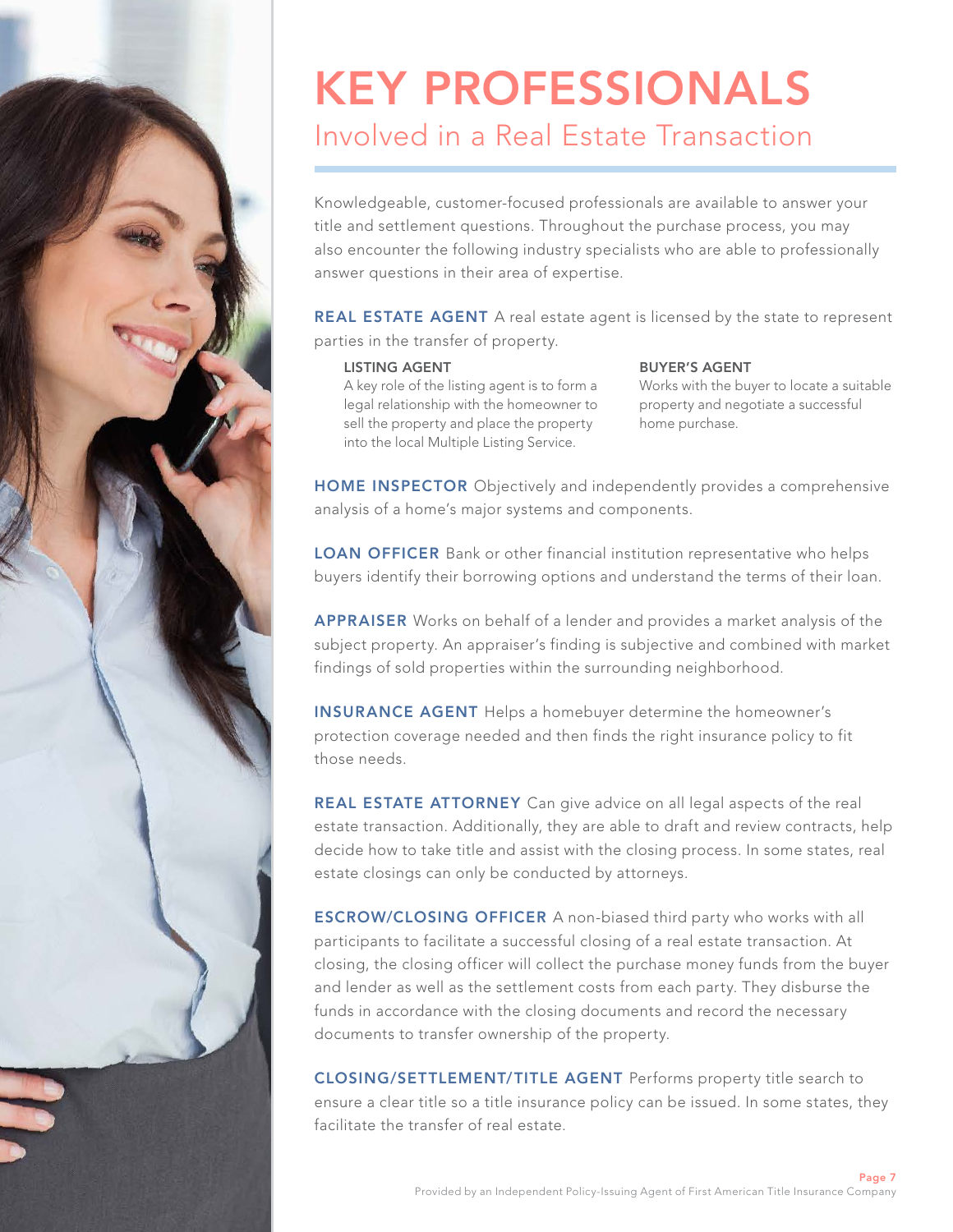# HOME COMPARISON Chart

Remembering each home would appear easy, but it can quickly become confusing. Which home was near the school? Which one had the great pool? Did it have a family room? How many bathrooms? In the "Something Memorable" category, note something you think is unusual and memorable about each home, such as a stained glass window, fruit trees, a child's playhouse. This will make it easier for you to recall the property later and refer to a specific address. And, last but not least, maybe the most important question, does this house feel like home?

This home comparison chart is designed to help you remember the homes you visit and what you liked best and least about each one. Rate features or make notes that will help you determine what pleased or displeased you.

|                           | <b>HOME 1</b> | <b>HOME 2</b> | <b>HOME 3</b> | <b>HOME 4</b> |
|---------------------------|---------------|---------------|---------------|---------------|
| <b>Address</b>            |               |               |               |               |
| Asking Price              |               |               |               |               |
| Bedrooms/Baths            |               |               |               |               |
| Square Footage            |               |               |               |               |
| First Impression          |               |               |               |               |
| Location                  |               |               |               |               |
| Neighborhood              |               |               |               |               |
| Appealing Style           |               |               |               |               |
| Living Room               |               |               |               |               |
| Dining Room               |               |               |               |               |
| Great Room                |               |               |               |               |
| Kitchen                   |               |               |               |               |
| Family Room               |               |               |               |               |
| Bathroom                  |               |               |               |               |
| Master Bedroom            |               |               |               |               |
| Master Bath               |               |               |               |               |
| Bedrooms                  |               |               |               |               |
| Floor Plan                |               |               |               |               |
| Patio                     |               |               |               |               |
| Pool                      |               |               |               |               |
| Landscaping               |               |               |               |               |
| Garage or Carport         |               |               |               |               |
| Something Memorable       |               |               |               |               |
| Does This Feel Like Home? |               |               |               |               |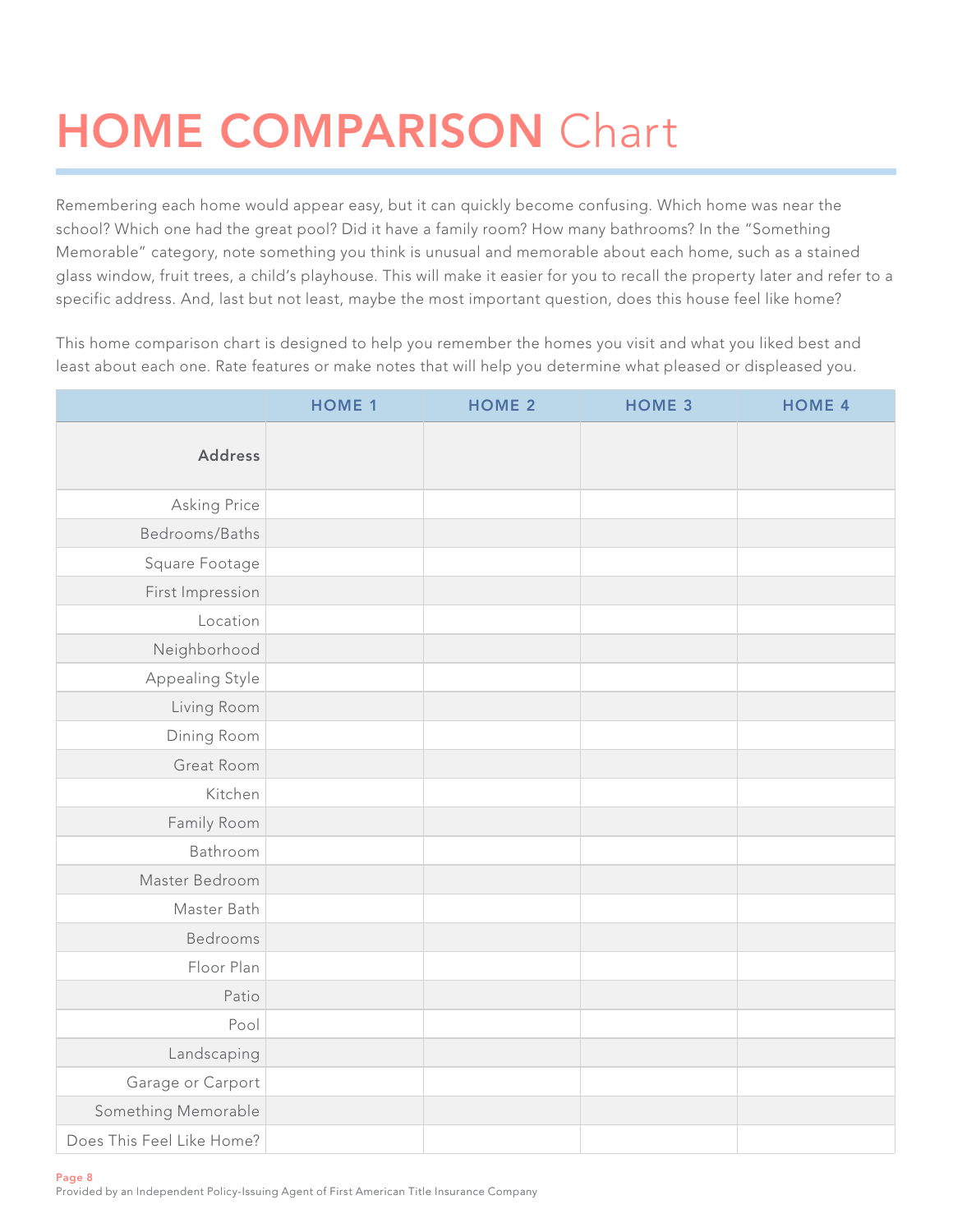# What is **TITLE INSURANCE**

Title insurance provides coverage for certain losses due to defects in the title that, for the most part, occurred prior to your ownership. Title insurance protects against defects such as prior fraud or forgery that might go undetected until after closing and possibly jeopardize your ownership and investment.

# **OVERVIEW**

When a piece of real property is financed, purchased or sold, a record of that transaction is generally filed in public archives. Likewise, other events that may affect the ownership of a property are also documented and filed. These may include liens, levies, encumbrances, etc. When a buyer purchases title insurance, the title company searches these records to find (and remedy, if possible) issues that may affect the purchaser's ownership.

## TITLE SEARCH AND EXAM

That's where title insurance differs from traditional insurance models. When you purchase a policy insuring you for matters relating to your car or health, the insurance company assesses the risk of insuring you, and bases its premium on the risk being assumed. With title insurance, the insurer first works to identify the status of ownership, liens and other matters affecting title by collecting documents affecting title from the public records that are statutorily identified for the recording of real estate transactions. This process is called the search. Once the search is complete, the title insurance underwriter can then determine the insurability of the title and list exceptions from coverage and requirements to insure.

### UNDISCOVERED RISKS

Of course, even the most skilled title professionals may not find all title problems. Other risks include matters that are more difficult to identify, such as title issues resulting from filing errors, forgeries, undisclosed heirs, and other unforeseen problems. That's one reason why your title insurance policy can play a key role in protecting your real estate investment.

## OWNER'S POLICY

You will have the option of purchasing an Owner's Policy of title insurance, which provides insurance directly to the insured owner listed in the policy, and describes the type of real property interest owned. The insurance in both an Owner's and Loan Policy is subject to the policy provisions, which include the covered risks, exclusions from coverage, the conditions and the exceptions to title listed on a schedule to the policy.

# LOAN POLICY

When you purchase a new home or other piece of real property by securing a mortgage, you may be required by your lender to purchase a Loan Policy of title insurance. This policy insures the lender against covered title defects up to the amount of insurance. This coverage in favor of the lender lasts for the life of the loan under limited circumstances stated within the policy.

### PREMIUM

If purchased, you will pay a one-time premium for each policy (Owner's Policy and Loan Policy) at the close of your transaction, based on the total value of your home and the amount of your loan. This is another way in which title insurance differs from other insurance models, where premiums are paid on an ongoing basis. The purchase of a home or other real estate may be the largest financial investment you ever make. Title insurance can give you added peace of mind in knowing that the title to your investment is insured.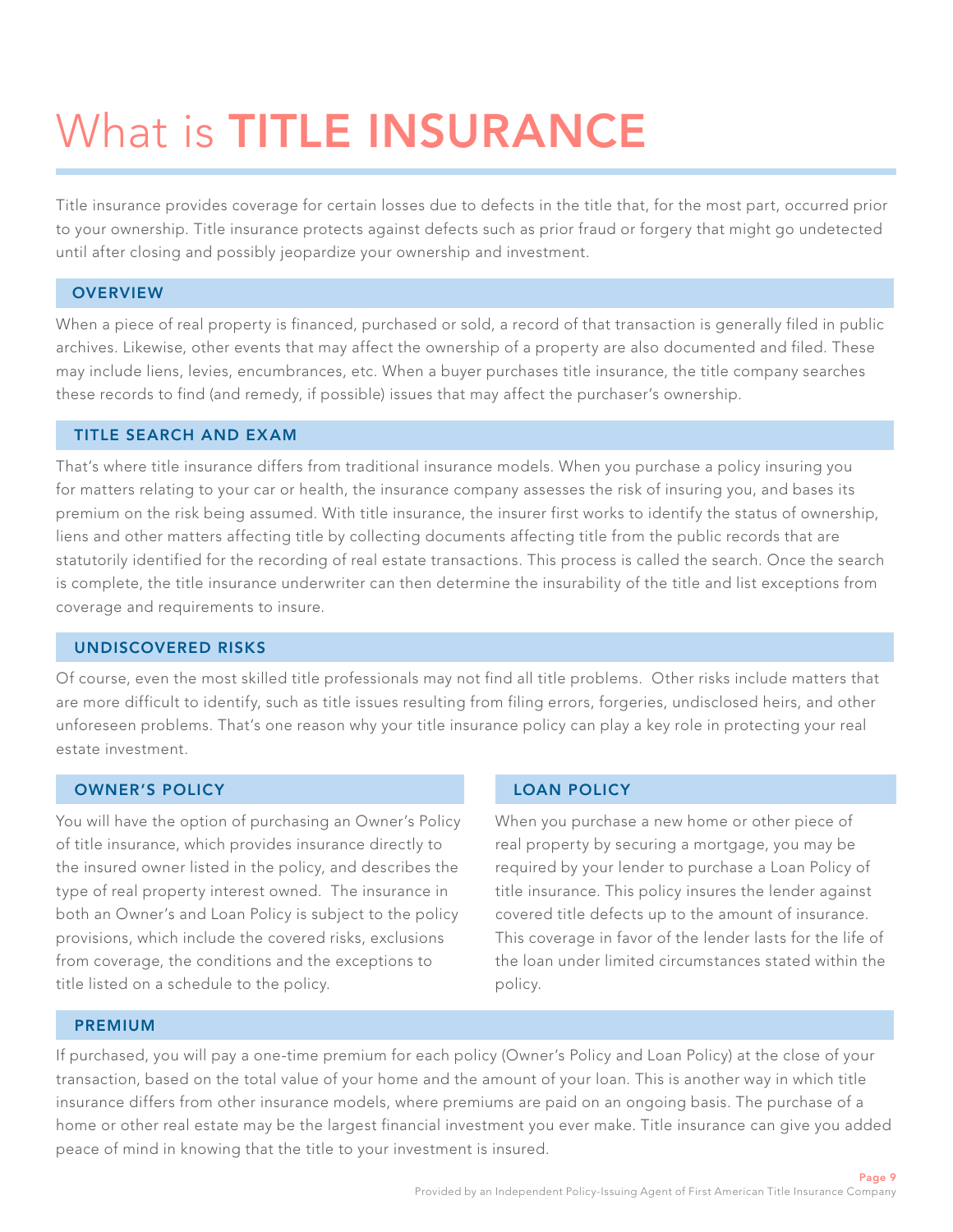# Common TITLE PROBLEMS

Your home may be new to you, but every property has a history. A thorough title search can help uncover any title defects tied to your property. And, subject to the terms of the policy, your title insurance provides protection for you from title problems that may become known after you close your transaction. Common title issues may include:

**ERRORS IN PUBLIC RECORDS** To err is human, but when it affects your home ownership rights, those mistakes can be devastating. Clerical or filing errors could affect the deed or survey of your property and cause undue financial strain in order to resolve them.

UNKNOWN LIENS Prior owners of your property may not have been meticulous bookkeepers – or bill payers. And, even though the former debt is not your own, banks or other financing companies can place liens on your property for unpaid debts even after you have closed on the sale. This is an especially worrisome issue with distressed properties.

**ILLEGAL DEEDS** While the chain of title on your property may appear perfectly sound, it's possible that a prior deed was made by an undocumented immigrant, a minor, a person of unsound mind, or one who is reported single but in actuality married. These instances may affect the enforceability of prior deeds, affecting prior (and possibly present) ownership.

**MISSING HEIRS** When a person dies, the ownership of their home may fall to their heirs, or those named within their will. However, those heirs are sometimes missing or unknown at the time of death. Other times, family members may contest the will for their own property rights. These scenarios – which can happen long after you have purchased the property – may affect your rights to the property.

**BOUNDARY/SURVEY DISPUTES** You may have seen several surveys of your property prior to purchasing, however, other surveys may exist that show differing boundaries. Therefore, a neighbor or other party may be able to claim ownership to a portion of your property.

FORGERIES Unfortunately, we don't live in a completely honest world. Sometimes forged or fabricated documents that affect property ownership are filed within public records, obscuring the rightful ownership of the property. Once these forgeries come to light, your rights to your home may be in jeopardy.

UNDISCOVERED ENCUMBRANCES When it comes to owning a home, three can be a crowd. At the time of purchase, you may not know that a third party holds a claim to all or part of your property – due to a former mortgage or lien, or non-financial claims, like restrictions or covenants limiting the use of your property.

UNKNOWN EASEMENTS You may own your new home and its surrounding land, but an unknown easement may prohibit you from using it as you'd like, or could allow government agencies, businesses, or other parties access to all or portions of your property. While usually non-financial issues, easements can still affect your right to enjoy your property.

UNDISCOVERED WILL When a property owner dies with no apparent will or heir, the state may sell his or her assets, including the home. When you purchase such a home, you assume your rights as owner. However, even years later, the deceased owner's will may come to light and your rights to the property may be seriously jeopardized.

## FALSE IMPERSONATION OF PREVIOUS OWNER

Common and similar names can make it possible to falsely impersonate a property owner. If you purchase a home that was once sold by a false owner, you can risk losing your legal claim to the property.

PLAY IT SAFE These and other issues are often covered by an Owner's Policy of title insurance. When you buy a home, make sure you're protecting that investment with title insurance.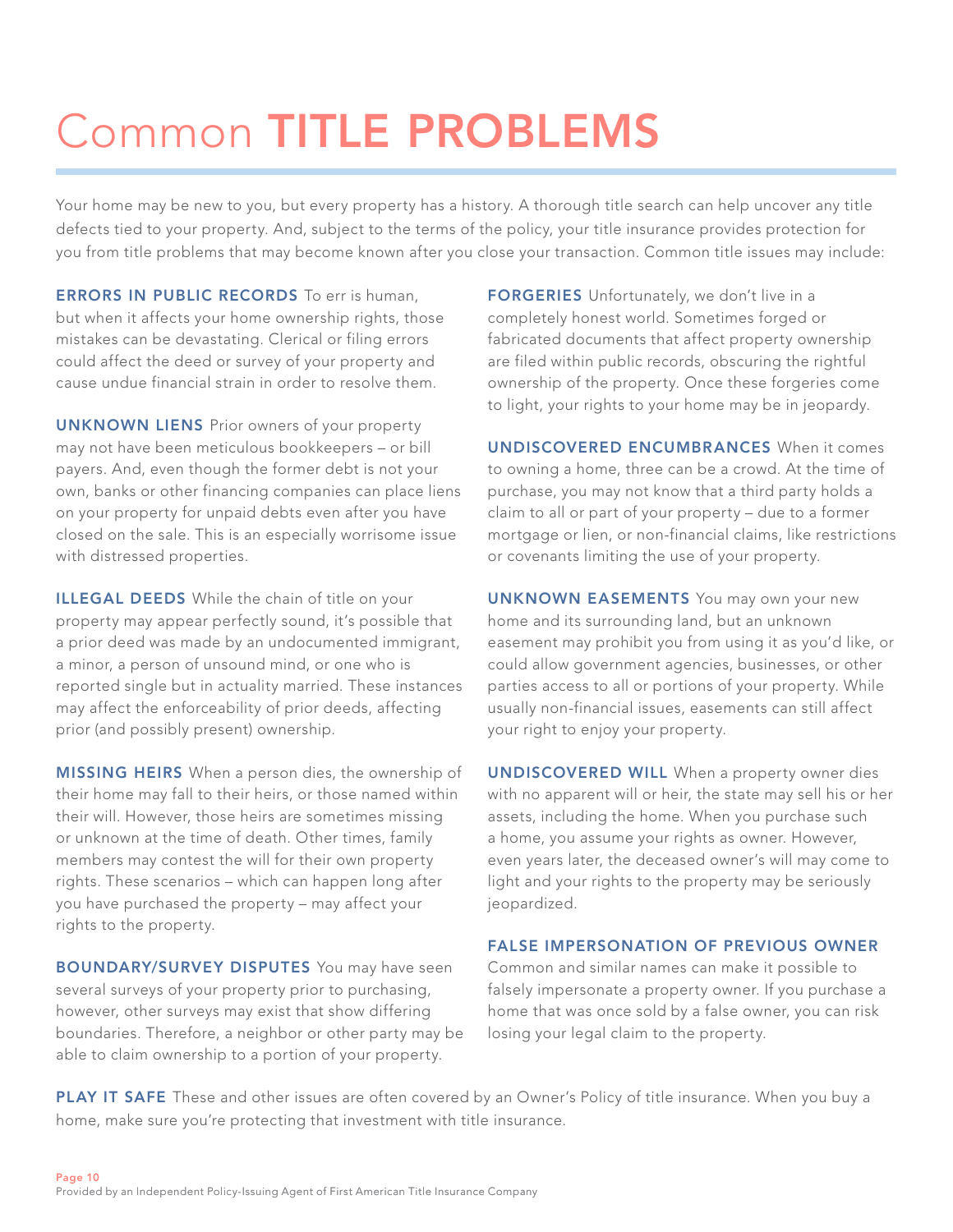# What is **ESCROW**

Escrow is a term that describes the neutral third-party handling of funds, documents, and tasks specific to the closing (or settlement, as it is also known), as outlined on the real estate purchase agreement or sales contract. The purpose of escrow is to facilitate the transaction by managing the disbursement of funds.

## KEY PLAYERS

In accordance with local custom, the buyer or seller involved in the transaction will select the escrow provider, though they often defer to their real estate agent to make this decision. This provider could be an escrow company, title officer, or title/escrow attorney, depending upon many considerations, including the geographical location of the transaction.

#### ROLES

The escrow provider may have a duty to arrange and/or track the requirements and contingencies outlined within the purchase contract. These might include home inspections, the purchase of homeowners insurance, the completion of negotiated repairs, and financing requirements.

### PROCESS

Once all transaction contingencies are met, including the execution of all documents necessary to complete the transaction, the escrow company will disburse funds to the appropriate parties, all in accordance with the purchase agreement.

### **COST**

The cost of escrow services is covered by the buyer or seller as determined by local custom, market conditions, or contractual agreements made within the purchase offer.

# CLOSING/CONSUMMATION

Once all the tasks described within the sales purchase agreement have been completed and the appropriate funds are disbursed, the transaction is complete and the escrow closes.

# MAIL-AWAY Closing Tips

As opportunities for real estate transactions expand across county and state lines, the frequency of mail-away closings is increasing. If you are involved in a closing that requires the mailing of documents, here are some tips that can help you avoid delays:

- $\checkmark$  Inform your closing/settlement agent of the need to mail documents as soon as possible. This will allow them to better coordinate the document preparation and signing process.
- $\checkmark$  Provide your closing/settlement agent with a physical address and the best phone number for each party involved in the transaction. NOTE: Most overnight delivery services will not deliver to a P.O. Box.
- $\checkmark$  Not all lenders allow documents to be signed in advance of the closing date, and some require that the documents be signed in the presence of an attorney or at a local settlement agent's office.

Allow sufficient turnaround time for the documents to be signed. This may decrease the chances of funding delays due to errors in the signing process. In order to disburse funds on a transaction, your closing/ settlement agent may require the original documents to be returned and in their possession. The minimum time required to send and receive documents is three business days.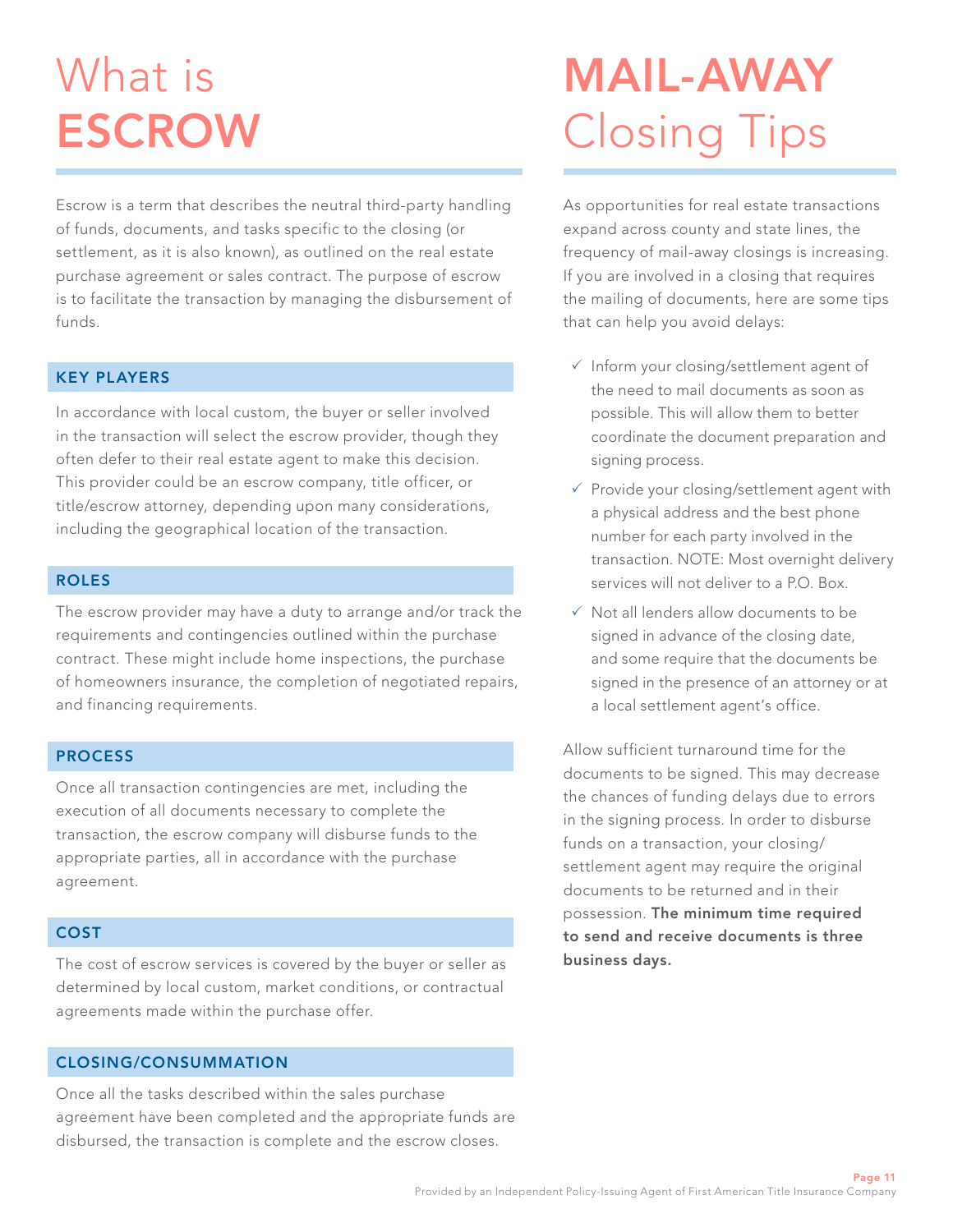# WHAT TO AVOID During the Closing Process

# 1 CHANGING YOUR MARITAL STATUS

How you hold title is affected by your marital status. Be sure to make both your lender and the title company aware of any changes in your marital status so that documents can be prepared correctly.

## 2 CHANGING JOBS

A job change may result in your loan being denied, particularly if you are taking a lower-paying position or moving into a different field. Don't think you're safe because you've received approval earlier in the process, as the lender may call your employer to re-verify your employment just prior to funding the loan.

# **3 SWITCHING BANKS OR MOVING YOUR** MONEY TO ANOTHER INSTITUTION

After the lender has verified your funds at one or more institutions, the money should remain there until needed for the purchase.

# 4 PAYING OFF EXISTING ACCOUNTS UNLESS YOUR LENDER REQUESTS IT

If your Loan Officer advises you to pay off certain bills in order to qualify for the loan, follow that advice. Otherwise, leave your accounts as they are until your escrow closes.

# 5 MAKING ANY LARGE PURCHASES

A major purchase that requires a withdrawal from your verified funds or increases your debt can result in your not qualifying for the loan. A lender may check your credit or re-verify funds at the last minute, so avoid purchases that could impact your loan approval.

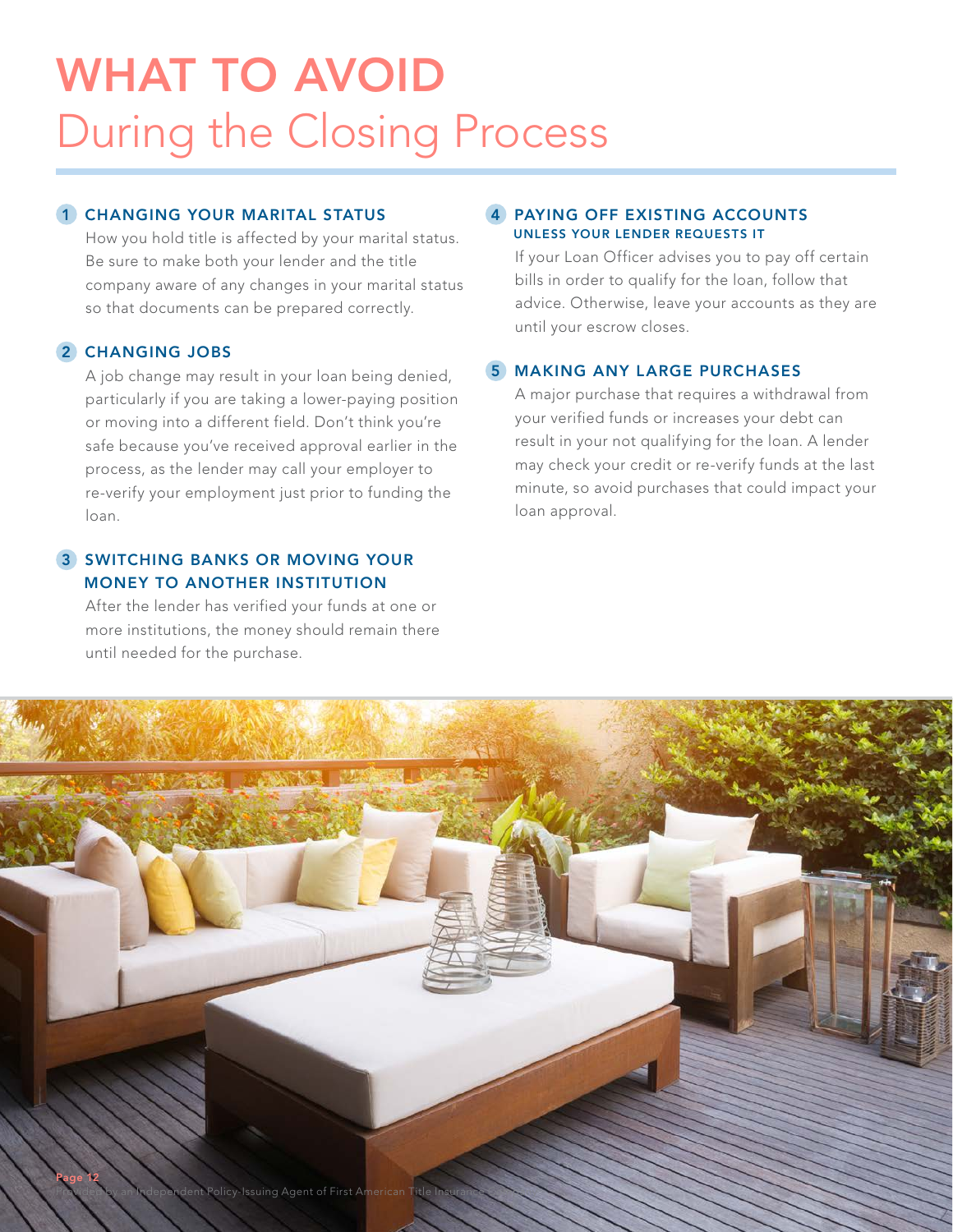# Closing DAY

# VALID PHOTO IDENTIFICATION

To help defend against forgery and fraud, state notary laws include requirements that parties signing documents in a real estate transaction to provide acceptable forms of identification. Although specific requirements may vary from state to state, here is a general overview of the type(s) of identification typically used to substantiate and affirm identity.

# ACCEPTABLE IDENTIFICATION

Document must be current and contain the signer's photograph, physical description, signature, and bear a serial or other identifying number.

- $\checkmark$  Valid Driver's License or Non-Driver ID Issued by any State
- $\sqrt{2}$  U.S. Passport or Foreign Passport Stamped by the U.S. Citizenship and Immigration Services (USCIS)
- $\checkmark$  Valid U.S. Military ID
- 3 Veterans Health ID Card
- $\checkmark$  Valid Canadian or Mexican Driver's License Issued by the Official Agency

## UNACCEPTABLE IDENTIFICATION

- **x** Temporary Driver's License
- **x** Driver's License without a Photograph
- 2 Social Security Card
- 2 Employee ID Badge
- 2 Permanent Resident ID Card

Closing document signatures must match the name that appears on the identification presented. An abbreviated form (John D. Smith instead of John David Smith, for example) may be acceptable. However, deviation is only allowed if the individual is signing with less than and not more than what is on the identification document. If your name has changed, or will change, prior to the closing, documentation must be provided to support the change.

# CASHIER'S CHECK, TREASURER'S CHECK, OR WIRE TRANSFER

In the event you are required to bring funds to closing, personal checks or cash cannot be accepted. If you prefer to wire your funds, contact your closing/ settlement agent for bank routing instructions. If you will be bringing a proceeds check from another settlement, contact your closing/settlement agent to verify the acceptance of those funds.

## HAZARD INSURANCE POLICY AND RECEIPT

A hazard policy, also known as homeowner's insurance, with the lender designated as the insured holder of the mortgage, is required on most loans. Evidence of hazard insurance, including a paid receipt, must be provided prior to closing.

# IF POSSIBLE, ALL PARTIES WHO HOLD TITLE TO THE PROPERTY SHOULD ATTEND THE CLOSING

State-specific laws may require the spouse of the parties in title, even though their name does not appear on the deed, to sign certain documents when obtaining a mortgage. If anyone is unable to attend closing, contact your closing/settlement agent to arrange a power of attorney or closing by mail.

### IF APPLICABLE

- $\checkmark$  Home Warranty Application
- $\checkmark$  Payoff Authorization to Release Information
- $\checkmark$  Power of Attorney (original needed at closing)
- $\checkmark$  Divorce Decree and Quit Claim Deed (original needed at closing, if not recorded)
- $\checkmark$  Court Order from Bankruptcy Court
- $\checkmark$  Corporation Documents: Board of Resolution, Certificate of Good Standing and Articles of **Organization**
- $\checkmark$  Death Certificate (original needed at closing)
- $\checkmark$  Prior Owner's Title Policy
- $\checkmark$  Trust Agreement and Attorney Contact
- $\checkmark$  Letter of Authority for Probated Estate (original needed at closing, if not recorded)
- $\checkmark$  Limited Liability Company Documents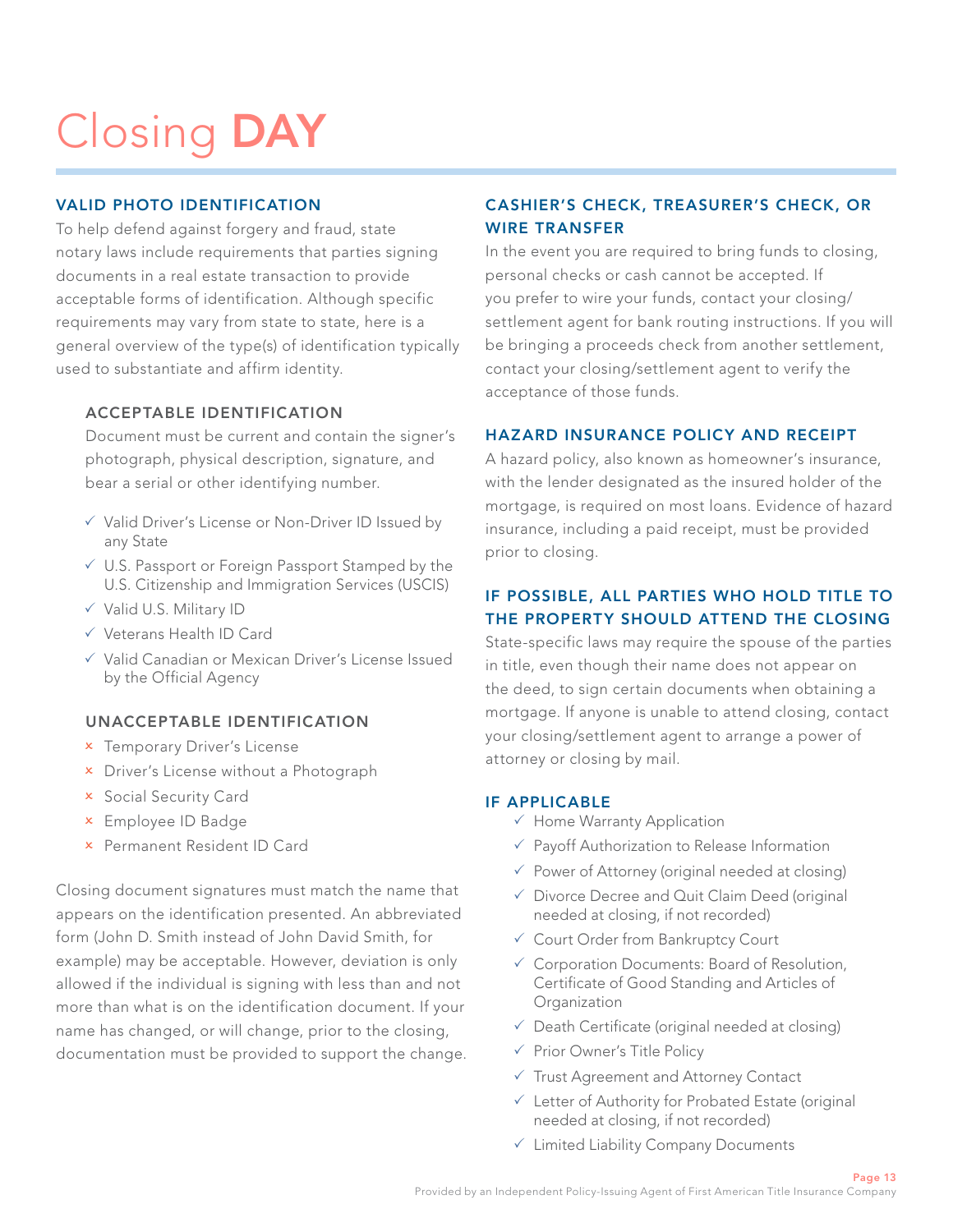# MOVING Checklist

# NOTIFY OF ADDRESS CHANGE

- □ Post Office
- $\Box$  Bank
- $\Box$  Credit card companies
- $\Box$  Insurance companies Medical, auto
- $\Box$  Automobile Registration, drivers license
- $\Box$  Utility companies
	- $\Box$  Arrange for any refunds of deposits
	- □ Arrange for service in new location
- $\Box$  Home delivery subscriptions
- $\Box$  School(s)
- $\Box$  Doctor(s)
- $\Box$  Pharmacy Transfer prescriptions
- $\Box$  Church, clubs, civic organizations

## DON'T FORGET TO

- $\Box$  Empty freezers Plan use of foods
- $\Box$  Have appliances serviced for moving
	- $\Box$  Stay in contact with mover and confirm: insurance coverage, packing/ unpacking labor, time/date of move, details of payment

## MOVING DAY

- $\Box$  Carry currency, jewelry, and important documents
- $\Box$  Let a friend or relative know route, scheduled stops and arrival estimate
- $\Box$  Double-check closets, attic, shed
- $\Box$  Leave any keys needed by new owner -Garage, sheds, mailbox, etc.



# Tips for MOVING WITH PETS

Moving to a home in a new location can be an exciting adventure, but it can also be the cause of stress and confusion for household pets. To minimize the trauma, here are a few tips that may help make your pet's transition a little easier:

- $\checkmark$  SCHEDULE A VET CHECK-UP Obtain a copy of your pet's medical history along with rabies certifications that state when/where your pet was vaccinated. Keep an ample supply of current medications to last until a veterinarian in your new location can provide refills.
- $\checkmark$  PROPER IDENTIFICATION IS ESSENTIAL Be certain that any required license tags are secured properly and the contact information is current.
- $\checkmark$  CONSIDER BOARDING your pet during the most hectic of moving days. Pets can become anxious with the increase of activity prior to a move.
- $\checkmark$  GATHER CAR SUPPLIES Kennel and/or safely restraint, favorite toy or two, a leash for when stops are made, and plenty of water to keep your pet hydrated.
- $\times$  KNOW STATE REQUIREMENTS for the movement of pets across state lines. Contact the State Veterinarian in your new location to obtain the most current information.
- $\checkmark$  PET-FRIENDLY ACCOMMODATIONS Long-distance moves may require an overnight stay. People and petfriendly accommodations can be found by searching a number of internet sites.
- $\checkmark$  ALLOW TIME TO ACCLIMATE Once you have arrived in your new location, allow sufficient time for your pet to adjust to the new neighborhood; it could take a few days or a few weeks.
- $\checkmark$  CARRY A CURRENT PHOTOGRAPH If your pet is lost during the move, a photograph will make it much easier to search effectively.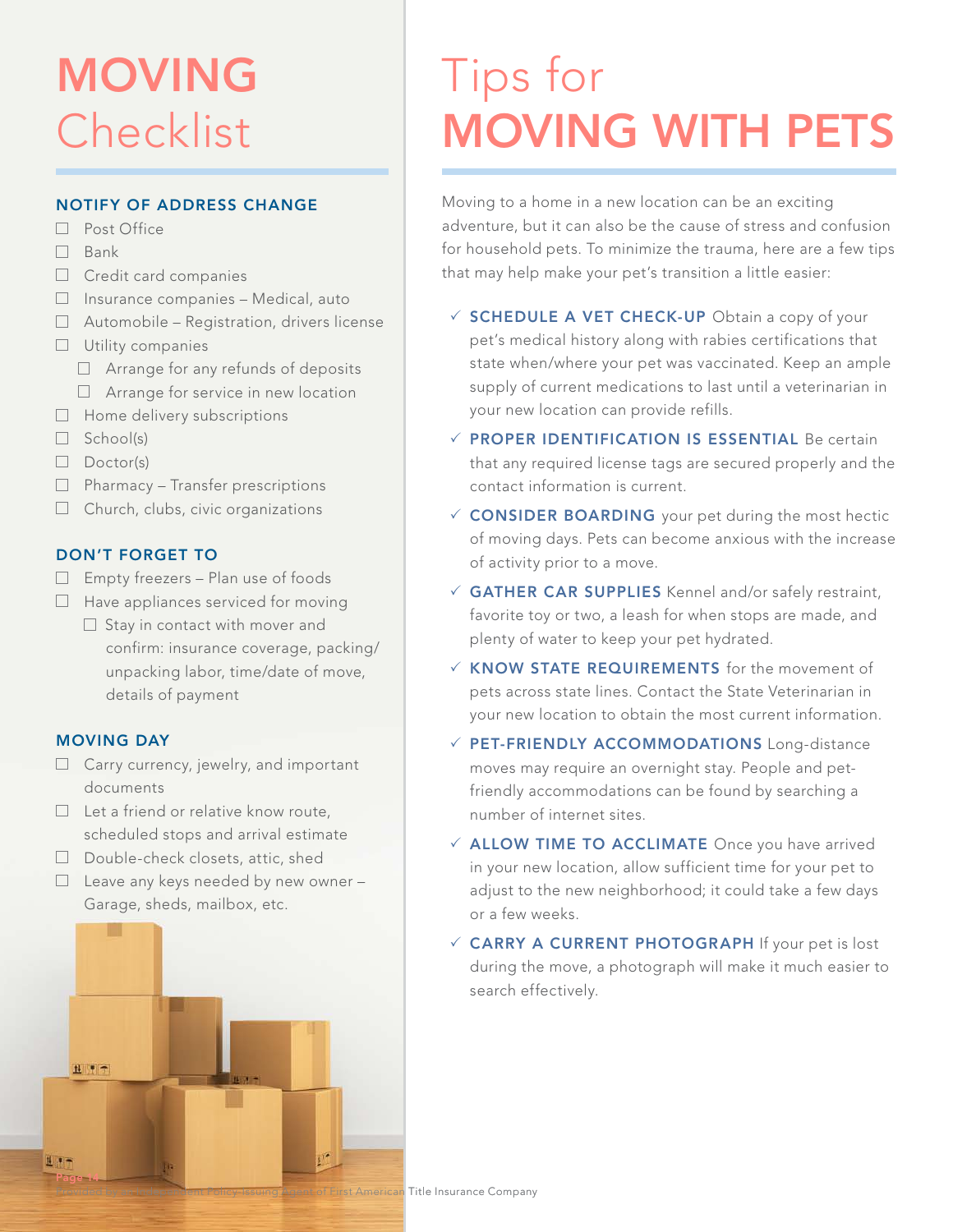# WHAT HAPPENS AFTER CLOSING

It is recommended you keep all records pertaining to your home together in a safe place, including all purchase documents, insurance, maintenance and improvements.

### KEYS TO HOME

You have been supplied with a set of keys to your new home. To ensure security, change the locks upon moving in.

# UTILITIES

If you have not already done so, contact the local service providers to make arrangements for electricity, gas, water, phone and cable or satellite services. While some providers may need as little notice as a day to activate your services, it's best to give them a few weeks' notice.

#### OWNER'S TITLE INSURANCE POLICY

You may have received a First American Title Owner's Policy at the closing table. If this service is not available in your area, you will receive your policy by mail in fourto-six weeks.

### RECORDED DEED

Once recorded in the official county records, the original deed to your home will be mailed directly to you, generally within four-to-six weeks.

### LOAN PAYMENTS

Instructions were provided as part of your closing with information and details to make your first loan payment. If you have questions about your tax and insurance escrows, please contact your closing agent or attorney.

### PROPERTY TAXES

At the closing, prorated property taxes were collected based on occupancy time in the home. You may not receive a tax statement for the current year; however, it is your obligation to make sure the taxes are paid when due. Check with your lender to find out if taxes are included with your payment and if the tax bill will be paid by the lender from escrowed funds.

#### FILING FOR HOMESTEAD

If the home you purchased is in a homestead state, you may be required to declare homestead or file a homestead exemption. A homestead exemption reduces the value of a home for state-tax purposes. Please check with the local county recorder's office to determine eligibility, filing requirements and deadlines.

### POSTAL SERVICE

Your local Post Office can provide the necessary Change of Address forms to expedite the delivery of mail to your new home. You can speed up the process by notifying everyone who sends you mail of your new address and the date of your move. Many bills provide an area for making an address change.

# DRIVER'S LICENSE, VEHICLE REGISTRATION AND INSPECTION

You are required by law to notify your state Department of Motor Vehicles (DMV) after any relocation so a new driver's license can be issued. You will also need to have your auto registration transferred to your new address and depending on your state, submit to a driving test and vehicle inspection. Check with your state DMV to determine requirements.

Provided by an Independent Policy-Issuing Agent of First American Title Insurance Company

Page 15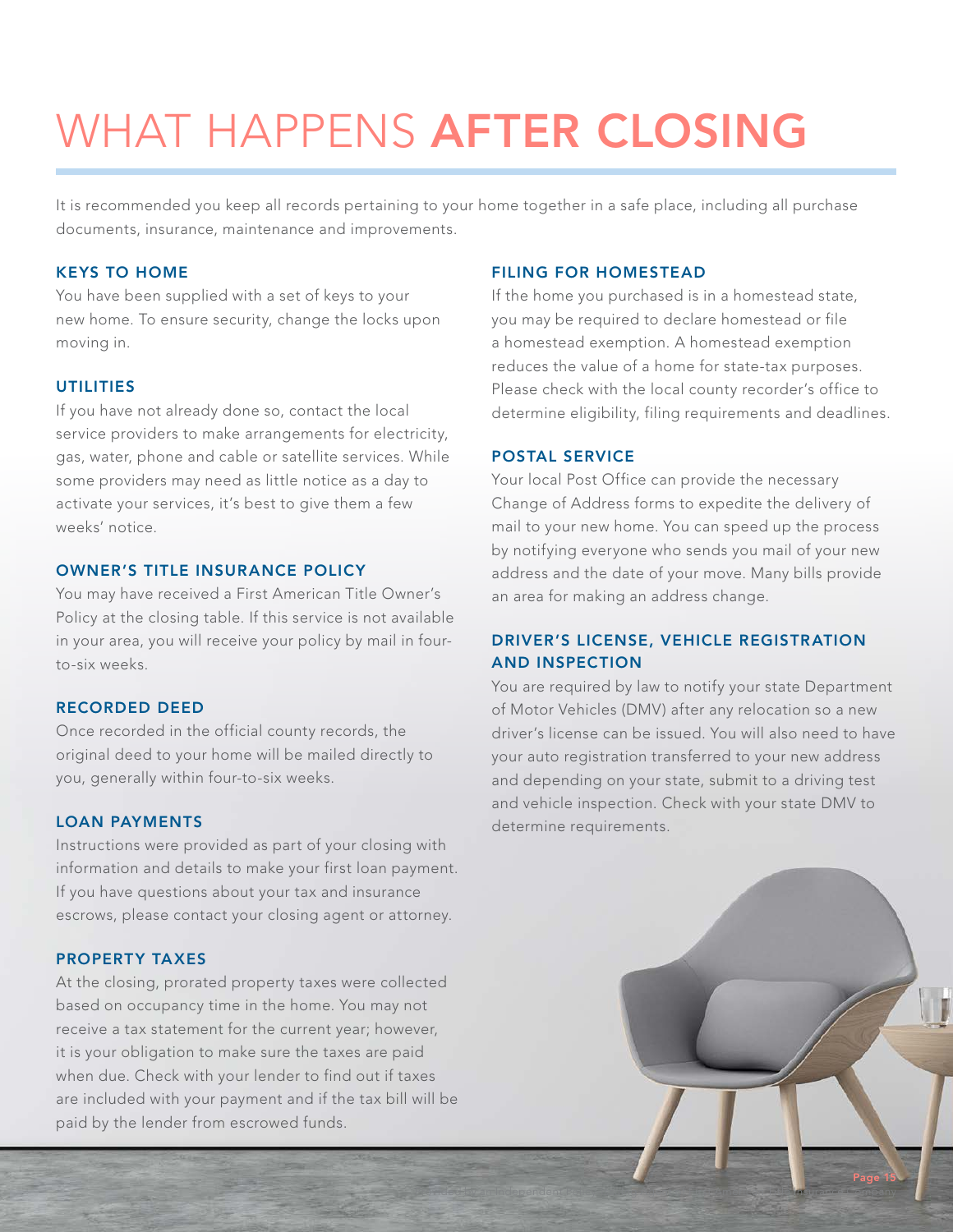# **TERMS** to Know

#### APPRAISAL

An estimate of value of property resulting from analysis of facts about the property; an opinion of value.

#### ANNUAL PERCENTAGE RATE (APR)

The borrower's costs of the loan term expressed as a rate. This is not their interest rate.

#### **BENEFICIARY**

The recipient of benefits, often from a deed of trust; usually the lender.

#### CLOSING DISCLOSURE (CD)

Closing Disclosure form designed to provide disclosures that will be helpful to borrowers in understanding all of the costs of the transaction. This form will be given to the consumer three business days before closing.

#### CLOSE OF ESCROW

Though varied from state-to-state, escrow generally refers to the date the buyer becomes the legal owner and title insurance becomes effective.

#### COMPARABLE SALES

Sales that have similar characteristics as the subject real property, used for analysis in the appraisal. Commonly called "comps."

#### CONSUMMATION/CLOSING

Occurs when the borrower becomes contractually obligated to the creditor on the loan, not, for example, when the borrower becomes contractually obligated to a seller on a real estate transaction. The point in time when a borrower becomes contractually obligated to the creditor on the loan depends on applicable State law. Consummation is not the same as close of escrow or settlement.

#### DEED OF TRUST

An instrument used in many states in place of a mortgage.

#### DEED RESTRICTIONS

Limitations in the deed to a parcel of real property that dictate certain uses that may or may not be made of the real property.

#### DISBURSEMENT DATE

The date the amounts are to be disbursed to a buyer and seller in a purchase transaction or the date funds are to be paid to the borrower or a third party in a transaction that is not a purchase transaction.

#### EARNEST MONEY DEPOSIT

Down payment made by a purchaser of real property as evidence of good faith; a deposit or partial payment.

#### EASEMENT

A right, privilege or interest limited to a specific purpose that one party has in the land of another.

#### ENDORSEMENT

As to a title insurance policy, a rider or attachment forming a part of the insurance policy expanding or limiting coverage.

#### ESCROWS/IMPOUNDS

A trust type of account established by lenders for the accumulation of borrower's funds to meet periodic payments of taxes, mortgage insurance premiums and/or future insurance policy premiums, required to protect their security.

#### HAZARD INSURANCE

Real estate insurance protecting against fire, some natural causes, vandalism, etc., depending upon the policy. Buyer often adds liability insurance and extended coverage for personal property.

#### LEGAL DESCRIPTION

A description of land recognized by law, based on government surveys, spelling out the exact boundaries of the entire parcel of land. It should so thoroughly identify a parcel of land that it cannot be confused with any other.

#### LIEN

A form of encumbrance that usually makes a specific parcel of real property the security for the payment of a debt or discharge of an obligation. For example, judgments, taxes, mortgages, deeds of trust.

#### LOAN ESTIMATE (LE)

Form designed to provide disclosures that will be helpful to borrowers in understanding the key features, costs and risks of the mortgage loan for which they are applying. Initial disclosure to be given to the borrower three business days after application.

#### MORTGAGE

The instrument by which real property is pledged as security for repayment of a loan.

#### PITI

A payment that includes Principal, Interest, Taxes, and Insurance.

#### POWER OF ATTORNEY

A written instrument whereby a principal gives authority to an agent. The agent acting under such a grant is sometimes called an Attorney-in-Fact.

#### RECORDING

Process of filing documents affecting real property with the appropriate government agency as a matter of public record.

#### SETTLEMENT STATEMENT

Document providing a detailed breakdown of costs involved in a real estate transaction.

#### TILA-RESPA INTEGRATED DISCLOSURE (TRID)

A rule issued by the Consumer Financial Protection Bureau (CFPB) that combines and integrates the disclosures under the Truth in Lending Act (TILA) and the Real Estate Settlement Procedures Act (RESPA). Effective in October 2015.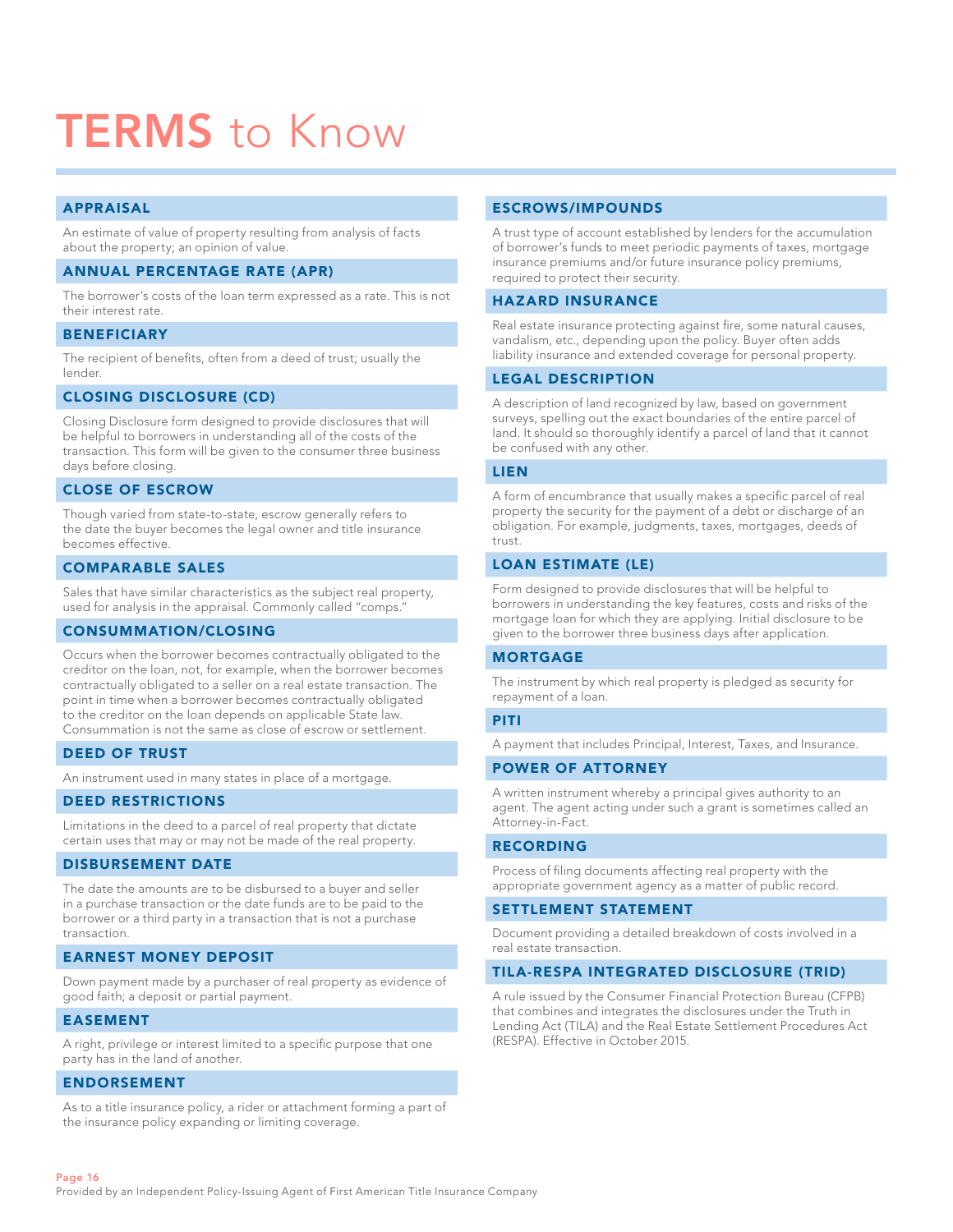# **NOTES**